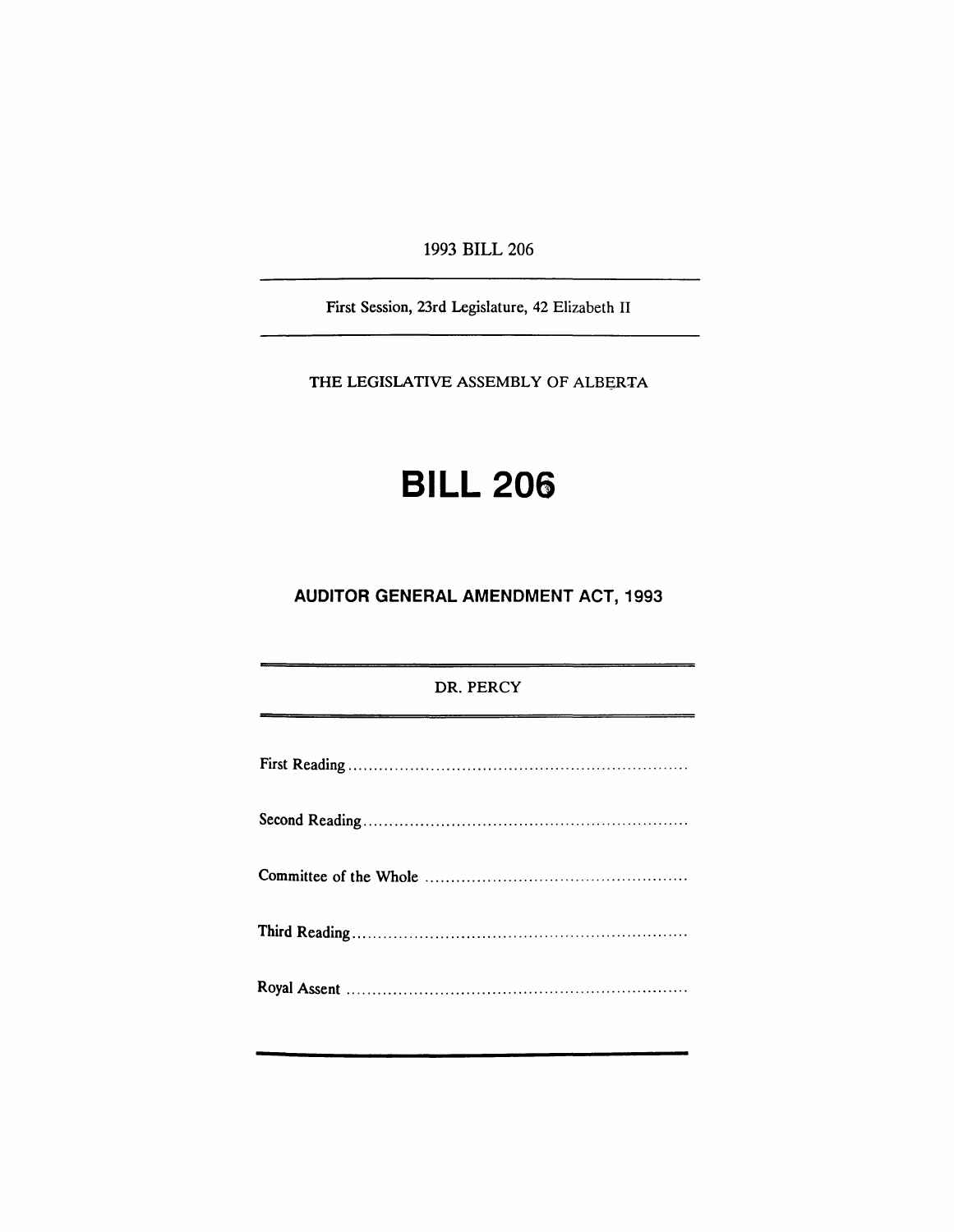*Bill 206 Dr. Percy*

# **BILL 206**

1993

# **AUDITOR GENERAL AMENDMENT ACT, 1993**

*(Assented to* , 1993)

HER MAJESTY, by and with the advice and consent of the Legislative Assembly of Alberta, enacts as follows:

*1(1) The Auditor General Act is amended by this section.*

*(2) Section (l)(b) is amended by striking out* "and includes a corporation, more than 50% but less than 100% of whose issued voting shares are owned by the Crown and partly held in trust for the Crown."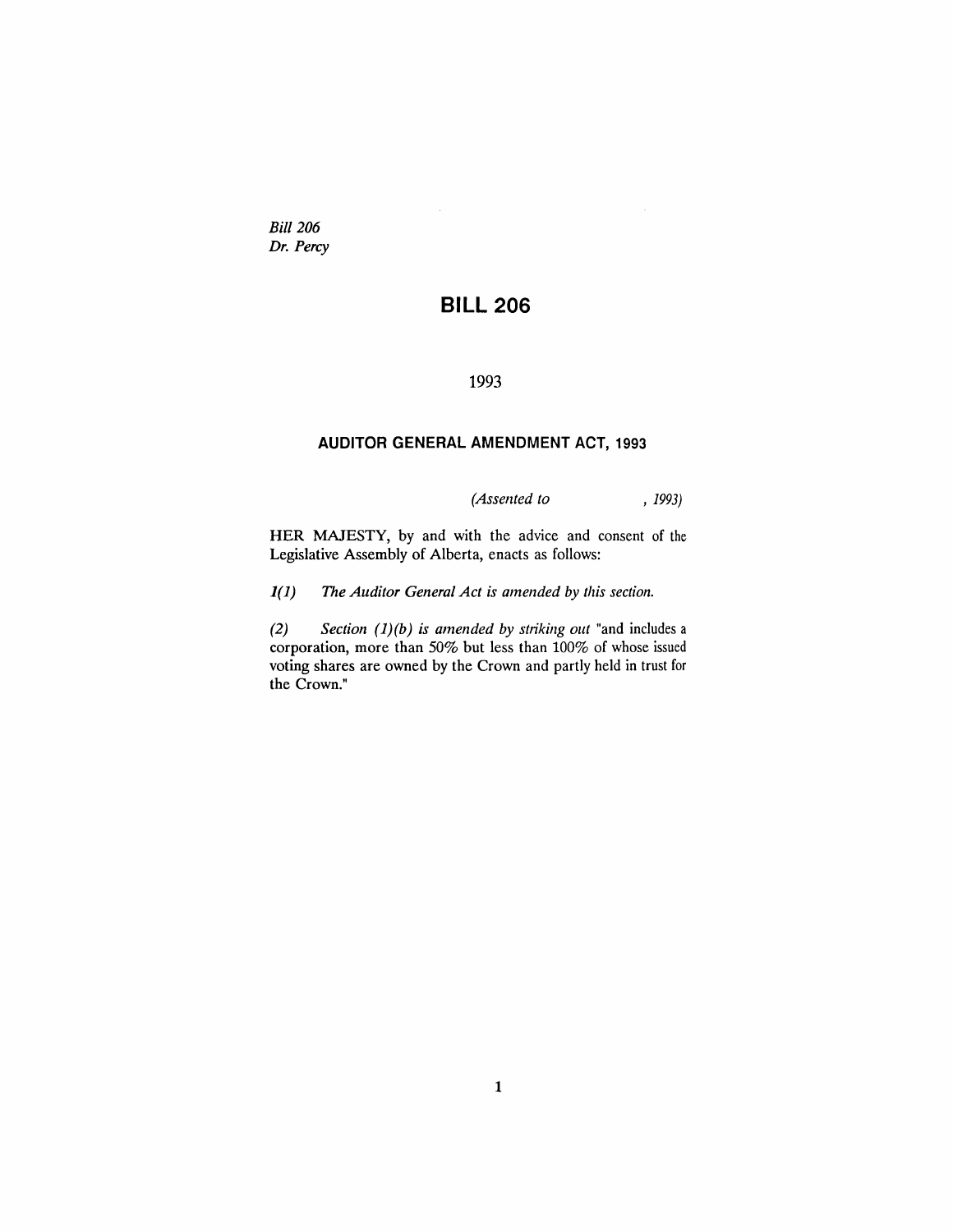## **Explanatory Notes**

1(1) This section will amend chapter A-49 of the Revised Statutes of Alberta, 1980.

(2) Section l(b) presently reads as follows:

1*(b) "Crown-controlled organization* /I *means*

*(i) a corporation that is incorporated by or <i>under an Act of the Legislature, otherthan a local orplivate Act, one or more but less than a majority of whose members or directors are appointed or designated, either by their personal names or by their names of office, by an Act of the Legislature or regulations under an Act of the Legislature, by an order ofthe Lieutenant Govemorin Council or of a Minister of the Crown or by any combination thereof, or*

*(ii) an unincorporated board, commission, councilor other body that is not a department or part of a department, one or more but less than a majOlity of whose members are appointed or designated, either by their personal names or by their names of office, by an Act of the Legislature or regulations under an Act of the Legislature, by an order ofthe Lieutenant Govemorin Council or of a Minister of the Crown or by any combination thereof,*

*that is responsible for the administration of public money or assets owned by the Crown, and includes a corporation, more than 50% but less than 100% of whose issued voting shares are oll'ned by the Crown or held in tlUSt for the Crown or are paltly owned by the Crown and partly held* in *trust* for the Crown;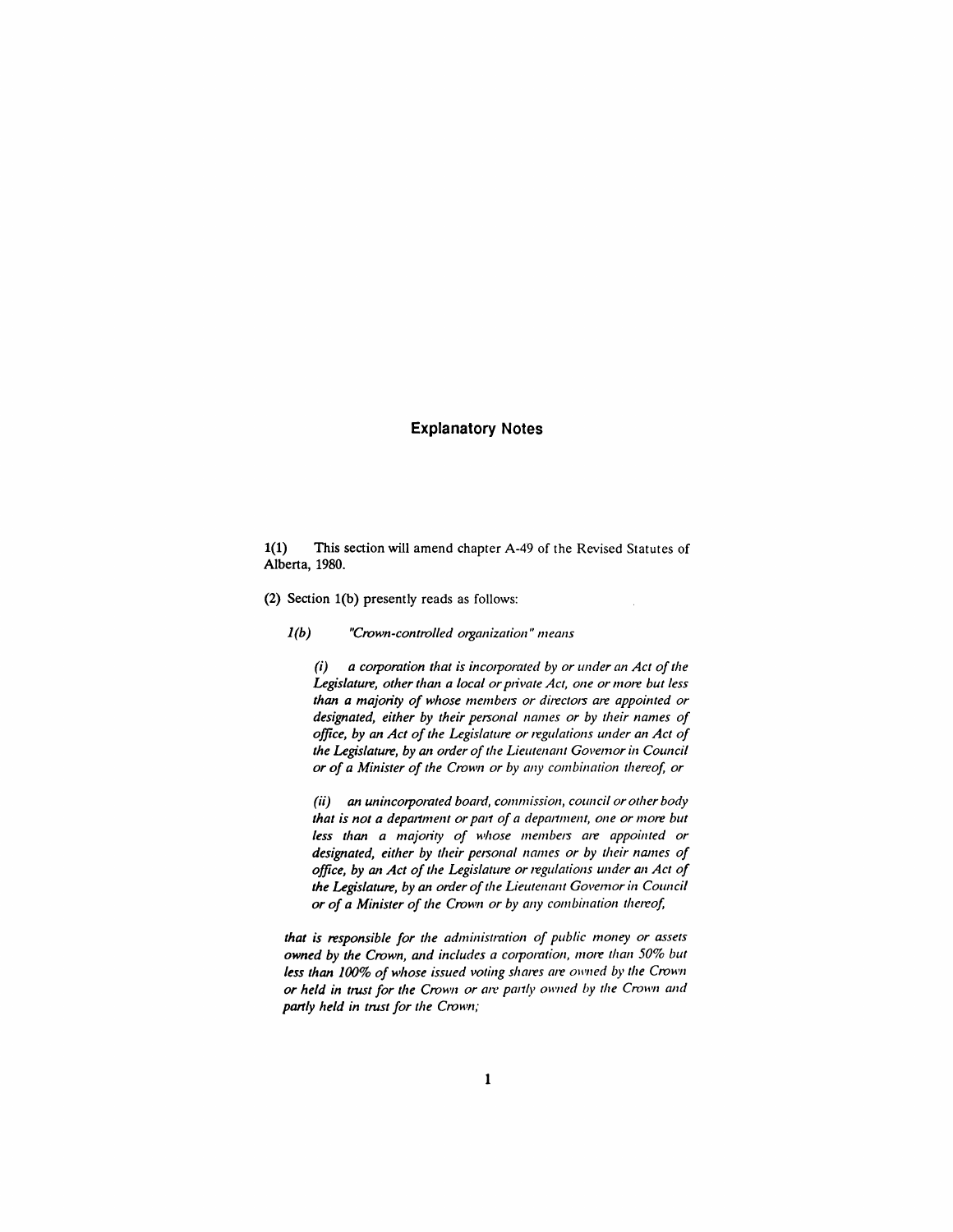#### *(3) Section* 3 *is amended by*

*(a) in subsection* (2) *by striking out* "8 years" *and substituting* "10 years"; *and*

*(b) in subsection* (3) *by adding* "not" *before* "eligible".

## (4) *Section* 12 *is amended*

*(a) by renumbering it as subsection* (1);

*(b) by striking out* "the Auditor General" *and substituting* "subject to subsection (2), the Auditor General", *and*

*(c) by adding the following after subsection* (1):

(2) notwithstanding subsection  $(1)(a)$ , the Auditor General may decline to be the Auditor of a provincial corporation if he is satisfied that it is appropriate for another auditor to be appointed, in which case an auditor shall be appointed by the Lieutenant Governor in Council.

# *(5) Section* 16(1) *is amended*

*(a) by adding* "or if the accounts of a provincial corporation are audited other than by the Auditor General as a result of the operation of section 12(2)" *after* "other than by the Auditor General."; *and*

*(b) by adding* "or provincial corporation" *after* "Crowncontrolled organization" *wherever it occurs in clauses* (a), *(b), and (c).*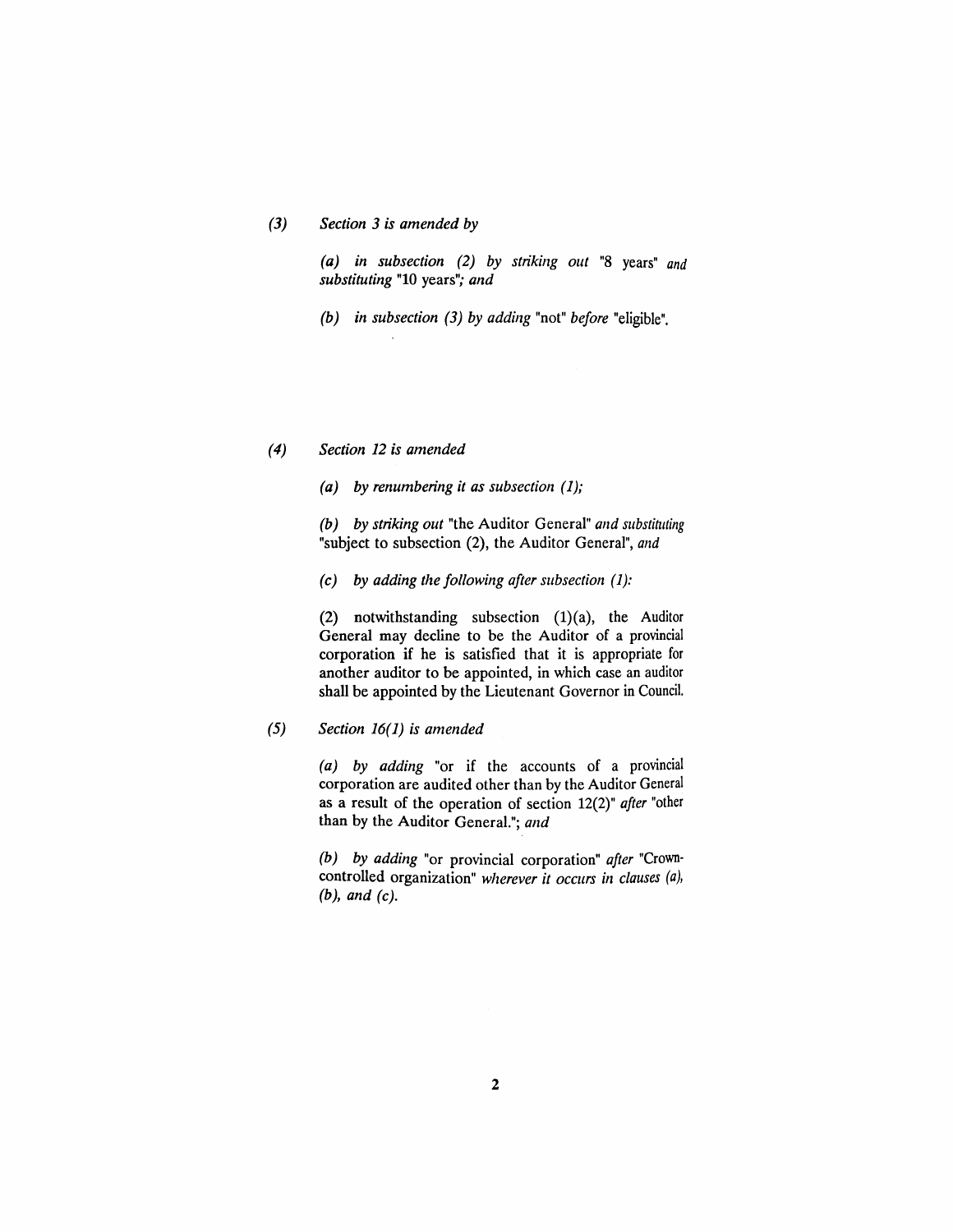#### (3) Section 3 presently reads as follows:

3(1) *There shall be appointed pursuant to this Act an Auditor General who shall be an officer of the Legislature.*

*(2) Subject to section* 6, *the Lieutenant Governor in Council shall appoint the Auditor General, on the recommendation of the Assembly, for a tenn not exceeding* 8 *years.*

*(3) An Auditor General is eligible for reappointment under subsection* (2).

(4) Section 12 presently reads as follows:

*12 The Auditor General*

*(a) is the auditor of every depal1ment, regulated fund, revoll'ing fund and Provincial agency, and*

*(b) may with the approval of the Select Standing Committee be appointed by a Crown-controlled organization or any other organization or body as the auditor of that Crown-controlled organization or other organization or body.*

#### (5) Section 16(1) presently reads as follows:

16(1) *If the accounts of a Crown-controlled organization are audited other than by the Auditor General, the person pe/fol711ing the audit shall*

*(a) deliver* to *the Auditor General immediately after completing the audit a copy of the repOI1 of his findings and his recommendations to management and a copy of the audited financial statements of the Crown-comrolled organization.*

*(b) make available immediately to the Auditor General on his request all working papers, rep0l1s, schedules and other documents in respect of the audit or in respect of any other audit of the Crown-controlled organization specified in the request, and*

*(c) provide immediately* to *the Auditor General Oil his request a full explanation of the wOlk pelf01771 ed, tests and examinations made and the results obtained, mui any other in[ol711ation within tlte knowledge of the persoll in respect of the Croll'n-comrolled organization.*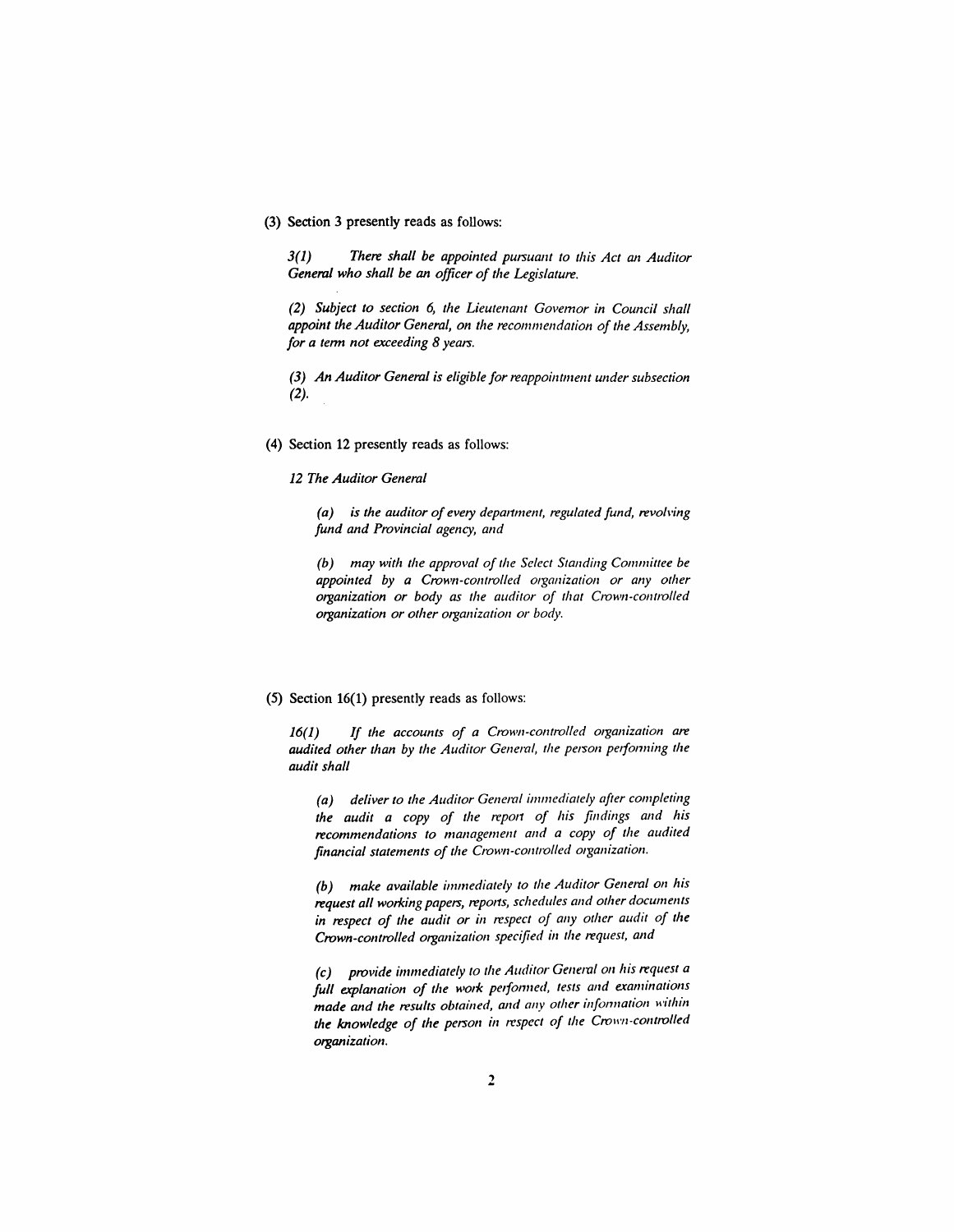## *(6) Section 19(2)(b) is amended*

*(a) in subclause (ii) by striking out* "disbursements, or" *and substituting* "disbursements,"; *and*

*(b) by adding the following after subclause* (iii):

"(iv) have been made without due regard for economy or efficiency."

# *(7) The following is added after section 16:*

16.1(1) Upon completing the audit of the accounts of a provincial corporation, the Auditor General shall make public the financial statements of the organization and his audit report no later than 30 days after the completion of the audit.

(2) If the audit of a provincial corporation is carried out other than by the Auditor General by the operation of section 12(2), the Auditor General shall make public the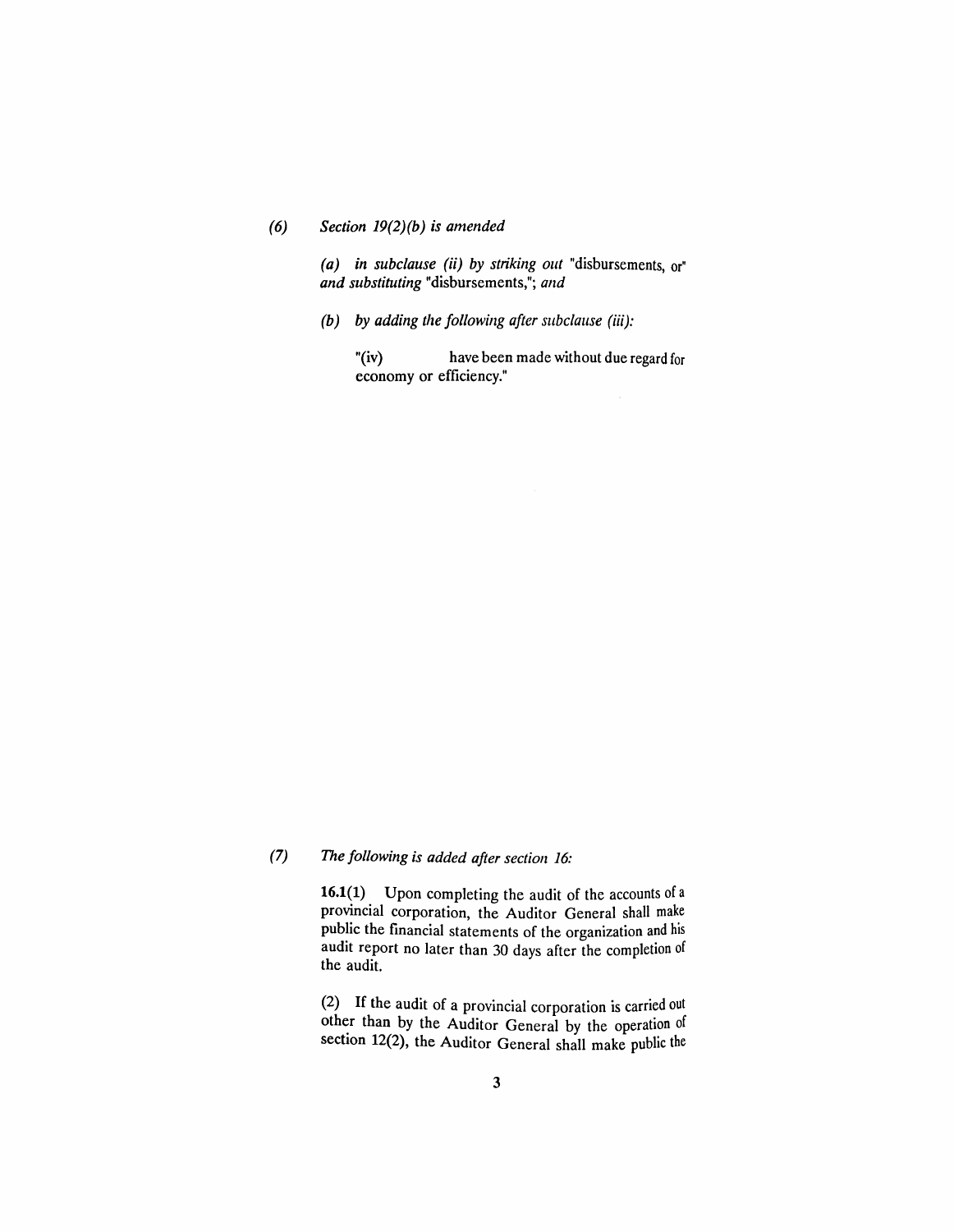## (6) Section 19(2) presently reads as follows:

*(2) A report ofthe Auditor General wlder subsection* (1) *shall include the results of his examinations of the organizations of which he is the auditor, giving details of any resetvation of opinion made in an audit report, and shall call attention to every case in which he has obsetved that*

*(a) collections ofpublic money*

*(i)* have not been effected as required under the various *Acts and regulations, directives or orders under those Acts,*

- *(ii) have not been fully accounted for, or*
- (iii) *have not been properly reflected in the accounts,*
- *(b)* disbursements of public money

*(i) have not been made in accordance with the authority of a supply vote, Helitage Fund vote or relevant Act,*

*(ii) have not been complied with regulations, directives or orders applicable to those disbursements, or*

*(iii) have not been properly reflected in the accounts,*

*(c) assets acquired, administered orothe/1l'ise held have not been adequately safeguarded or accounted for,*

*(d) accounting systems and management control systems, including those systems designed to ensure economy and efficiency, that relate to revenue, disbursemellts, the preselvation or use of assets orthe detennination of liabilities wen.' not in existence, were inadequate or had been complied with, or*

*(e) when applvpn·ate and reasonable procedures could have been used to measure and rep0l1 on the effectiveness ofprograms, those procedures were either not established or not being complied with,*

*and shall call attention to any other case that he considers should be brought to the notice of the Assembly.*

(7) New section provides for publication of financial statements and audit report of a provincial corporation.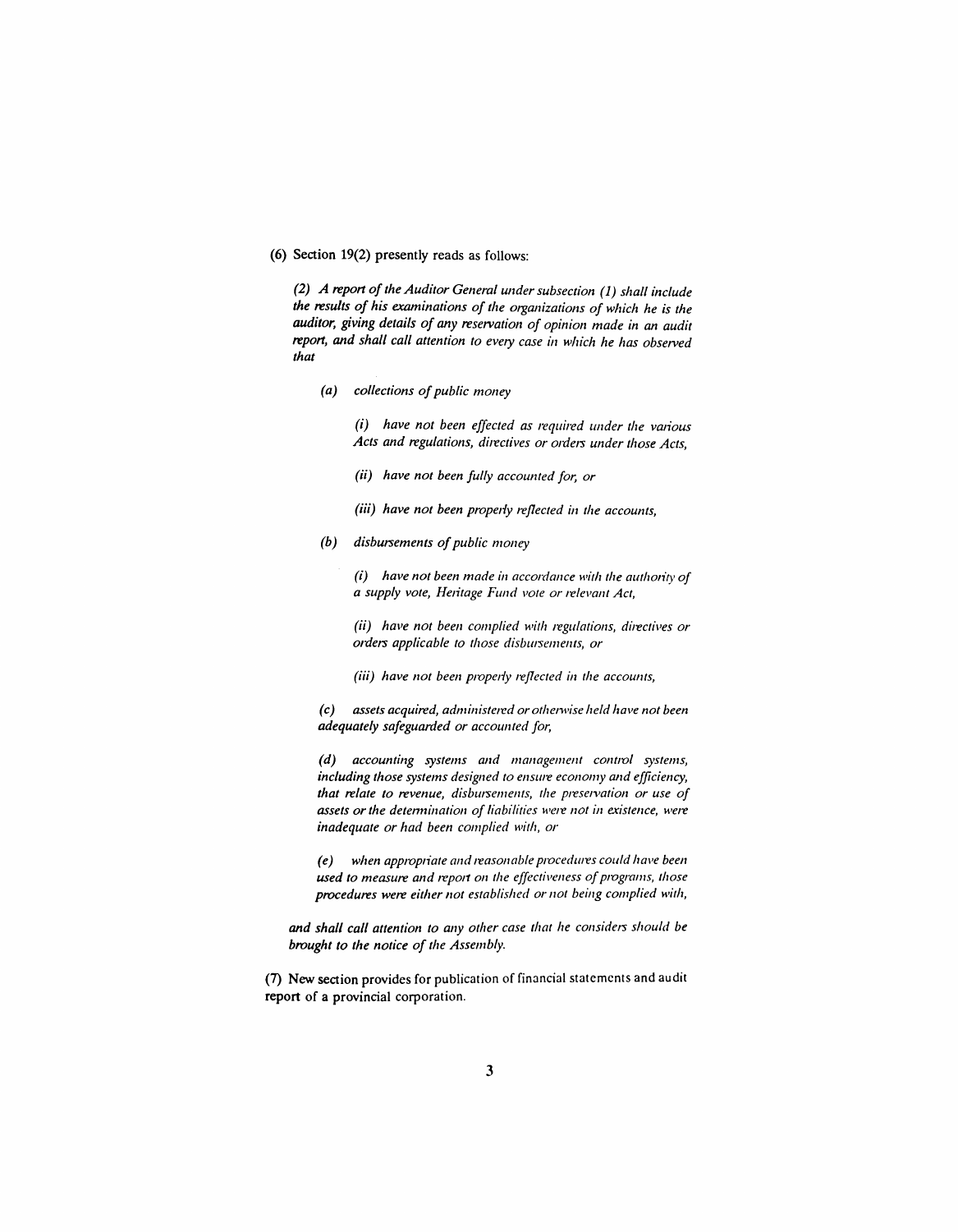financial statements of the corporation and the audit report and any comments he has on the report no later than 30 days after he completes his review."

*2(1) The Financial Administration Act is amended* by *this section.*

*(2) Section l(n) is amended*

*(a) in subclause (ii) by striking out* "all of whose issued voting shares of every class" *and substituting* "more than 50% of whose issued voting shares"; *and*

- *(b) by striking out* "the Credit Union Stabilization Corporation established under section 90 of the *Credit Union Act,* ".
- *3 This Act comes into force on Proclamation.*